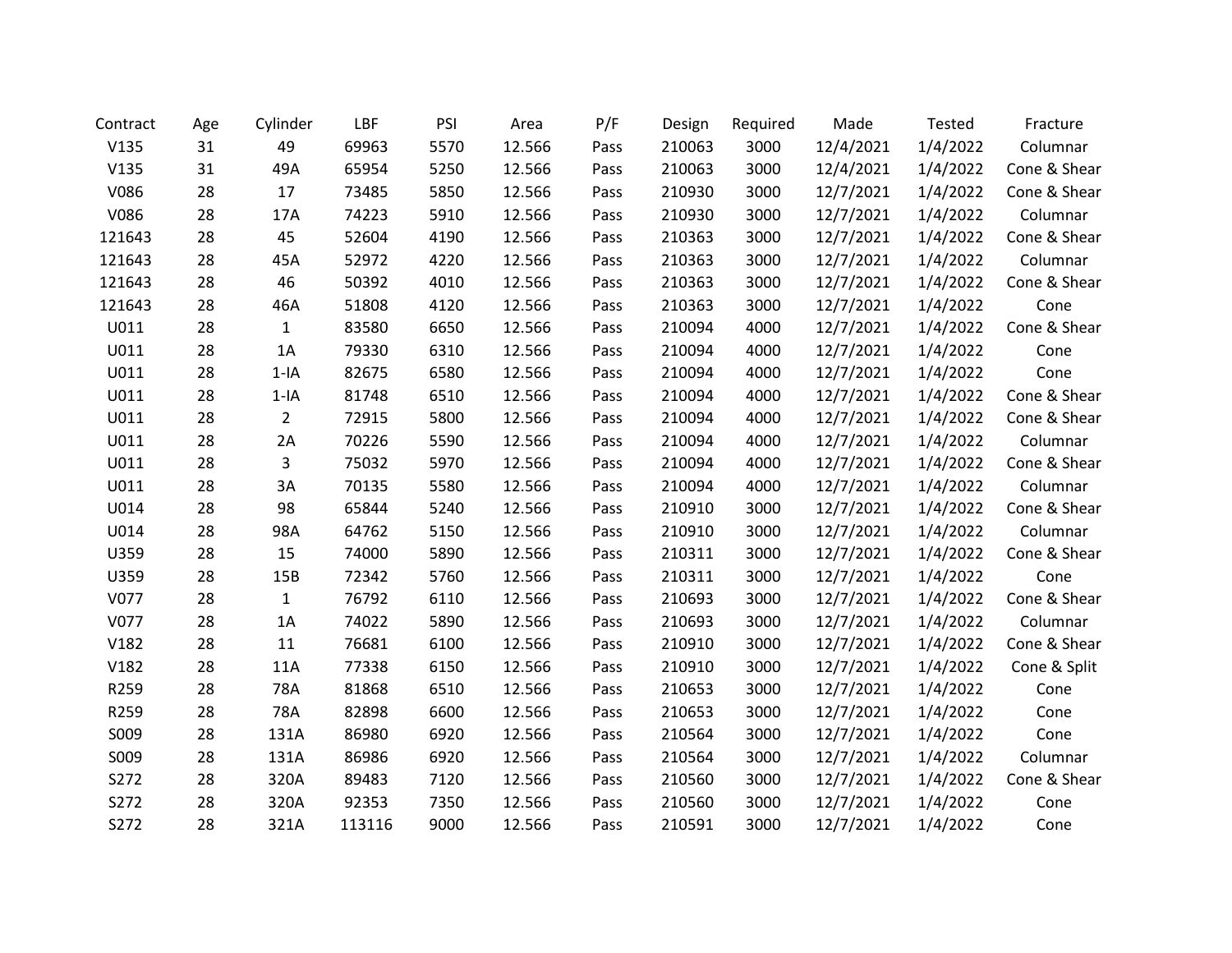| S272 | 28 | 321A        | 111808 | 8900   | 12.566 | Pass | 210591 | 3000 | 12/7/2021  | 1/4/2022 | Cone & Shear |
|------|----|-------------|--------|--------|--------|------|--------|------|------------|----------|--------------|
| U057 | 29 | 45          | 84948  | 6760   | 12.566 | Pass | 210909 | 3000 | 12/6/2021  | 1/4/2022 | Cone         |
| U057 | 29 | 45A         | 82872  | 6590   | 12.566 | Pass | 210909 | 3000 | 12/6/2021  | 1/4/2022 | Cone         |
| U224 | 28 | 109A        | 67136  | 5340   | 12.566 | Pass | 210439 | 3000 | 12/7/2021  | 1/4/2022 | Columnar     |
| U224 | 28 | 109A        | 68224  | 5430   | 12.566 | Pass | 210439 | 3000 | 12/7/2021  | 1/4/2022 | Cone & Split |
| V030 | 31 | 18          | 93947  | 7480   | 12.566 | Pass | 210862 | 3000 | 12/4/2021  | 1/4/2022 | Cone & Shear |
| V030 | 31 | 18A         | 91202  | 7260   | 12.566 | Pass | 210862 | 3000 | 12/4/2021  | 1/4/2022 | Cone         |
| V061 | 28 | 9A          | 69486  | 5530   | 12.566 | Pass | 655025 | 3000 | 12/7/2021  | 1/4/2022 | Columnar     |
| V061 | 28 | <b>9A</b>   | 69273  | 5510   | 12.566 | Pass | 655025 | 3000 | 12/7/2021  | 1/4/2022 | Cone & Shear |
| V176 | 28 | 52          | 70544  | 5590   | 12.629 | Pass | 210290 | 3000 | 12/7/2021  | 1/4/2022 | Cone & Shear |
| V176 | 28 | 52A         | 69118  | 5500   | 12.566 | Pass | 210290 | 3000 | 12/7/2021  | 1/4/2022 | Columnar     |
| U264 | 28 | 72          | 83352  | 6600   | 12.629 | Pass | 210353 | 3000 | 12/7/2021  | 1/4/2022 | Columnar     |
| U264 | 28 | 72A         | 76716  | 6100   | 12.566 | Pass | 210353 | 3000 | 12/7/2021  | 1/4/2022 | Cone & Shear |
| U315 | 28 | <b>JB86</b> | 84834  | 6720   | 12.629 | Pass | 210429 | 3000 | 12/7/2021  | 1/4/2022 | Cone         |
| U315 | 28 | JB86A       | 85329  | 6790   | 12.566 | Pass | 210429 | 3000 | 12/7/2021  | 1/4/2022 | Cone & Shear |
| V135 | 28 | 50          | 94437  | 7520   | 12.566 | Pass | 210063 | 3000 | 12/7/2021  | 1/4/2022 | Cone & Shear |
| V135 | 28 | 50A         | 88033  | 7010   | 12.566 | Pass | 210063 | 3000 | 12/7/2021  | 1/4/2022 | Columnar     |
| U378 | 28 | 5           | 90158  | 7100   | 12.692 | Pass | 210859 | 3000 | 12/7/2021  | 1/4/2022 | Cone         |
| U378 | 28 | 5A          | 91415  | 7270   | 12.566 | Pass | 210859 | 3000 | 12/7/2021  | 1/4/2022 | Columnar     |
| U055 | 29 | 20          | 81916  | 6520   | 12.566 | Pass | 210351 | 3000 | 12/6/2021  | 1/4/2022 | Cone         |
| U055 | 29 | 20A         | 80612  | 6410   | 12.566 | Pass | 210351 | 3000 | 12/6/2021  | 1/4/2022 | Cone & Split |
| U011 | 31 | 51          | 64351  | 5120   | 12.566 | Pass | 210085 | 3000 | 12/4/2021  | 1/4/2022 | Cone         |
| U011 | 31 | 51A         | 63419  | 5050   | 12.566 | Pass | 210085 | 3000 | 12/4/2021  | 1/4/2022 | Cone & Shear |
| U355 | 31 | 130         | 66300  | 5280   | 12.566 | Pass | 210229 | 4000 | 12/4/2021  | 1/4/2022 | Columnar     |
| U355 | 31 | 130A        | 95953  | 7640   | 12.566 | Pass | 210229 | 4000 | 12/4/2021  | 1/4/2022 | Columnar     |
| U355 | 28 | 131         | 69207  | 5510   | 12.566 | Pass | 210446 | 3000 | 12/7/2021  | 1/4/2022 | Cone & Shear |
| U355 | 28 | 131A        | 66680  | 5310   | 12.566 | Pass | 210446 | 3000 | 12/7/2021  | 1/4/2022 | Cone         |
| U355 | 28 | 132         | 99320  | 7830   | 12.692 | Pass | 210229 | 4000 | 12/7/2021  | 1/4/2022 | Cone & Split |
| U355 | 28 | 132A        | 131442 | 10460  | 12.566 | Pass | 210229 | 4000 | 12/7/2021  | 1/4/2022 | Columnar     |
| V124 | 28 | <b>9A</b>   | 43309  | < 3450 | 12.566 | Fail | 210728 | 3500 | 12/7/2021  | 1/4/2022 | Columnar     |
| V124 | 28 | <b>9B</b>   | 45151  | 3590   | 12.566 | Pass | 210728 | 3500 | 12/7/2021  | 1/4/2022 | Cone & Shear |
| V149 | 15 | 3C          | 73610  | 5860   | 12.566 | Pass | 210536 | 3000 | 12/20/2021 | 1/4/2022 | Columnar     |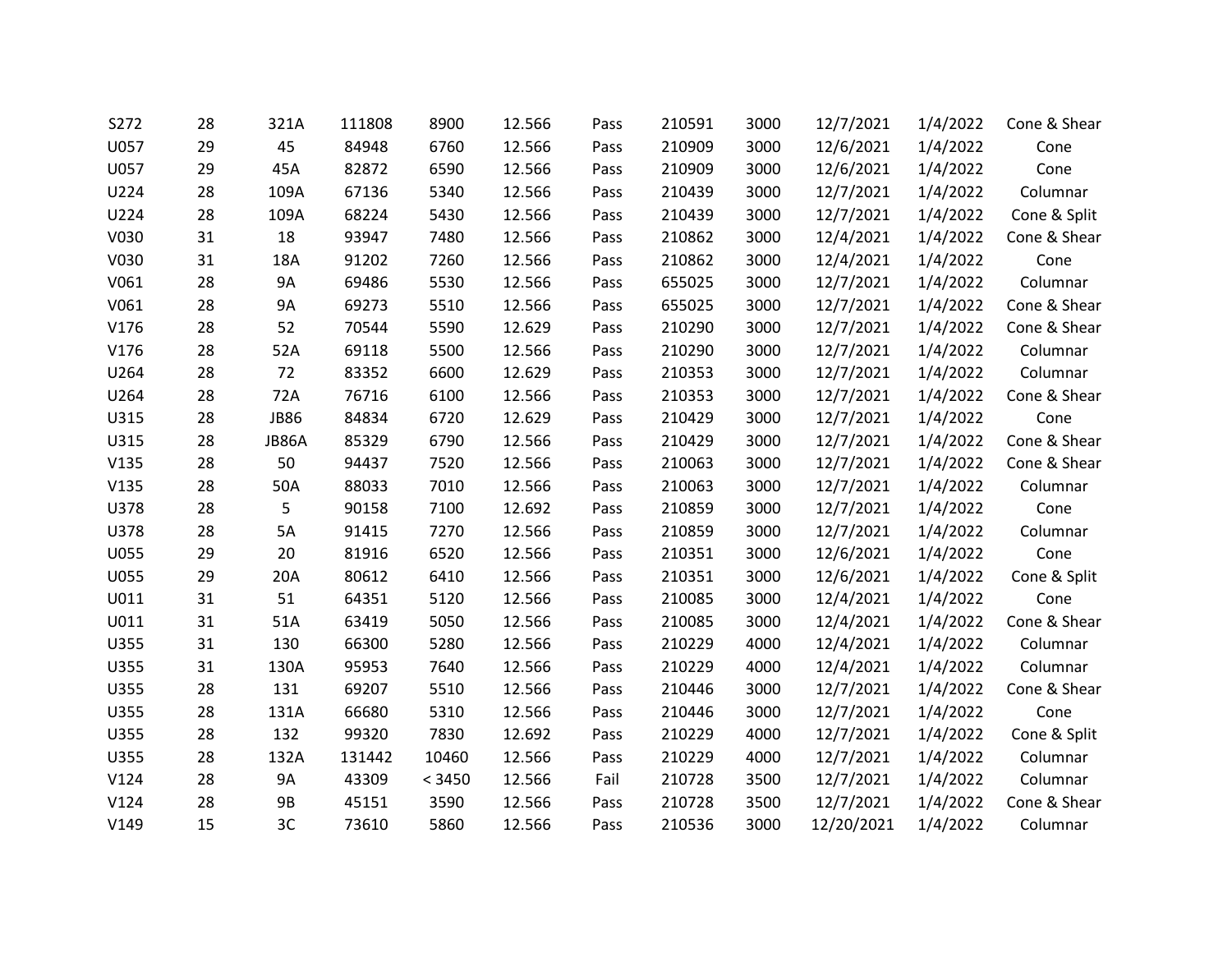| V261   | 11 | 2B    | 66355  | 5280 | 12.566 | Pass | 211052 | 3000 | 12/23/2021 | 1/4/2022 | Cone & Shear |
|--------|----|-------|--------|------|--------|------|--------|------|------------|----------|--------------|
| V261   | 11 | 2C    | 72170  | 5740 | 12.566 | Pass | 211052 | 3000 | 12/23/2021 | 1/4/2022 | Columnar     |
| T016   | 28 | 204   | 78398  | 6240 | 12.566 | Pass | 210441 | 3000 | 12/8/2021  | 1/5/2022 | Cone & Shear |
| T016   | 28 | 204A  | 80693  | 6390 | 12.629 | Pass | 210441 | 3000 | 12/8/2021  | 1/5/2022 | Columnar     |
| U032   | 34 | 178   | 92381  | 7350 | 12.566 | Pass | 210709 | 3000 | 12/2/2021  | 1/5/2022 | Columnar     |
| U032   | 34 | 178A  | 88902  | 7070 | 12.566 | Pass | 210709 | 3000 | 12/2/2021  | 1/5/2022 | Cone & Shear |
| U032   | 28 | 181   | 92546  | 7360 | 12.566 | Pass | 210709 | 3000 | 12/9/2021  | 1/5/2022 | Cone & Shear |
| U032   | 28 | 181A  | 90294  | 7190 | 12.566 | Pass | 210709 | 3000 | 12/9/2021  | 1/5/2022 | Columnar     |
| 118870 | 28 | 52    | 70539  | 5590 | 12.629 | Pass | 210777 | 3000 | 12/7/2021  | 1/5/2022 | Cone         |
| 118870 | 28 | 52A   | 69925  | 5540 | 12.629 | Pass | 210777 | 3000 | 12/7/2021  | 1/5/2022 | Cone         |
| S272   | 28 | 322A  | 70882  | 5640 | 12.566 | Pass | 210560 | 3000 | 12/8/2021  | 1/5/2022 | Cone & Shear |
| S272   | 28 | 322A  | 88422  | 7040 | 12.566 | Pass | 210560 | 3000 | 12/8/2021  | 1/5/2022 | Cone & Split |
| S272   | 28 | 323   | 121204 | 9650 | 12.566 | Pass | 210590 | 4500 | 12/8/2021  | 1/5/2022 | Cone         |
| S272   | 28 | 323A  | 123355 | 9820 | 12.566 | Pass | 210590 | 4500 | 12/8/2021  | 1/5/2022 | Cone & Shear |
| T023   | 28 | 210   | 77951  | 6200 | 12.566 | Pass | 210100 | 3000 | 12/8/2021  | 1/5/2022 | Columnar     |
| T023   | 28 | 210A  | 79085  | 6290 | 12.566 | Pass | 210100 | 3000 | 12/8/2021  | 1/5/2022 | Cone & Shear |
| S289   | 28 | 90    | 116325 | 9260 | 12.566 | Pass | 210232 | 3000 | 12/8/2021  | 1/5/2022 | Cone         |
| S289   | 28 | 90A   | 120601 | 9600 | 12.566 | Pass | 210232 | 3000 | 12/8/2021  | 1/5/2022 | Cone         |
| U315   | 28 | JB87D | 99117  | 7890 | 12.566 | Pass | 210429 | 3000 | 12/8/2021  | 1/5/2022 | Cone         |
| U315   | 28 | JB87E | 95715  | 7620 | 12.566 | Pass | 210429 | 3000 | 12/8/2021  | 1/5/2022 | Cone & Shear |
| V102   | 28 | 42    | 104127 | 8290 | 12.566 | Pass | 210442 | 3000 | 12/8/2021  | 1/5/2022 | Cone & Shear |
| V102   | 28 | 42A   | 100534 | 8000 | 12.566 | Pass | 210442 | 3000 | 12/8/2021  | 1/5/2022 | Cone         |
| V135   | 28 | 52    | 60486  | 4810 | 12.566 | Pass | 210063 | 3000 | 12/8/2021  | 1/5/2022 | Columnar     |
| V135   | 28 | 52A   | 56683  | 4510 | 12.566 | Pass | 210063 | 3000 | 12/8/2021  | 1/5/2022 | Cone         |
| U378   | 28 | 6     | 64636  | 5140 | 12.566 | Pass | 210859 | 3000 | 12/8/2021  | 1/5/2022 | Cone & Split |
| U378   | 28 | 6A    | 61749  | 4910 | 12.566 | Pass | 210859 | 3000 | 12/8/2021  | 1/5/2022 | Cone & Split |
| U055   | 28 | 21    | 66978  | 5330 | 12.566 | Pass | 210641 | 3000 | 12/8/2021  | 1/5/2022 | Shear        |
| U055   | 28 | 21A   | 52224  | 4160 | 12.566 | Pass | 210641 | 3000 | 12/8/2021  | 1/5/2022 | Shear        |
| U355   | 28 | 133   | 114204 | 9090 | 12.566 | Pass | 210229 | 3000 | 12/8/2021  | 1/5/2022 | Cone & Split |
| U355   | 28 | 133   | 112816 | 8980 | 12.566 | Pass | 210229 | 4000 | 12/8/2021  | 1/5/2022 | Columnar     |
| R136   | 28 | JB5   | 94613  | 7530 | 12.566 | Pass | 210865 | 4000 | 12/8/2021  | 1/5/2022 | Cone         |
| R136   | 28 | JB5A  | 91483  | 7280 | 12.566 | Pass | 210865 | 4000 | 12/8/2021  | 1/5/2022 | Columnar     |